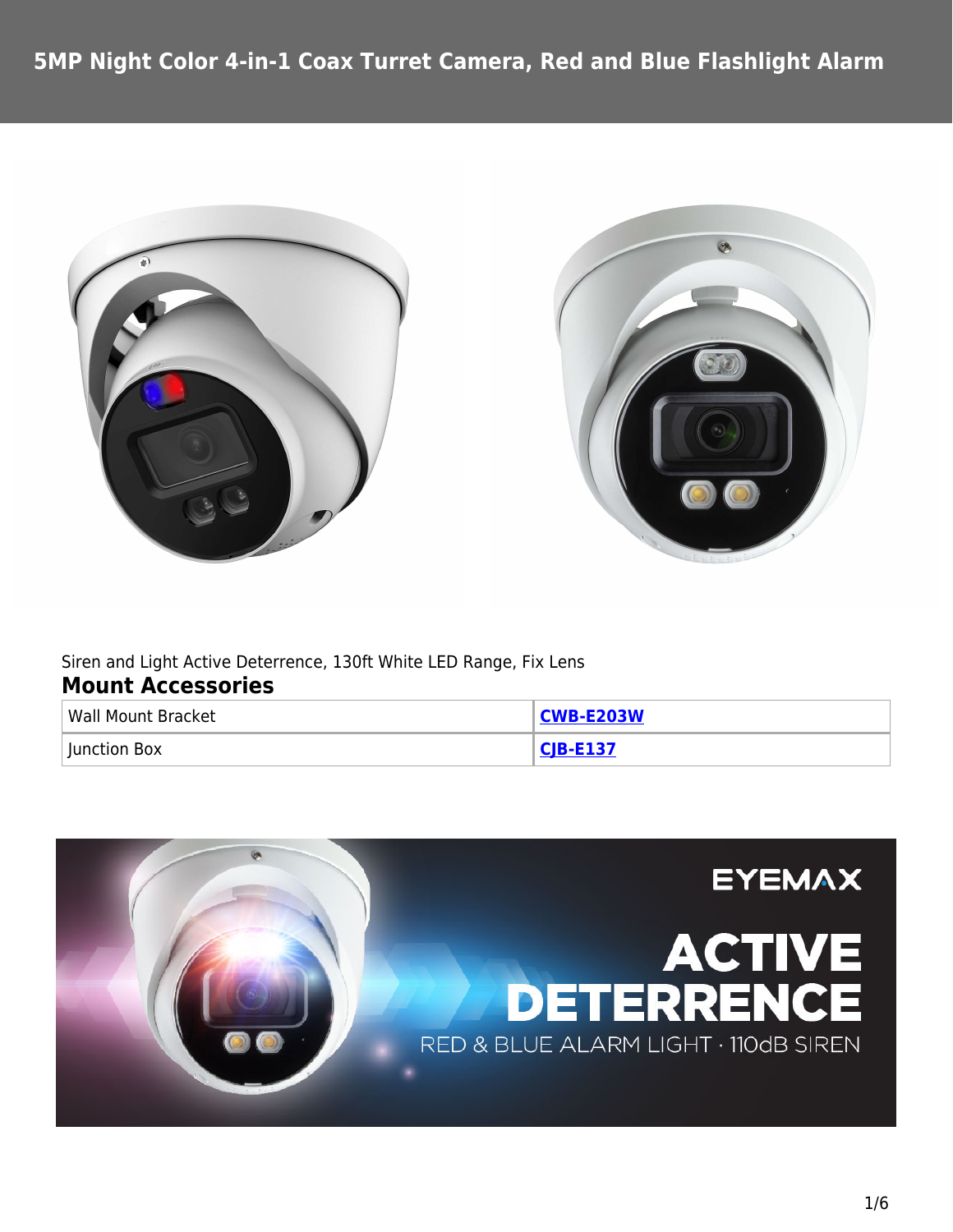#### **System Overview**

This model supports active deterrence feature which warns off intruders with red blue light and siren even before users are aware of the incident. It is able to alert intruder accurately by SMD Plus or Perimeter Protection of Eyemax DVR. This camera is an ideal choice for applications which require intrusion protect and video verification, such as courtyards, offices, warehouses, stores.

# **4 Signals over 1 Coaxial Cable**

HDCVI technology supports 4 signals to be transmitted over 1 coaxial cable simultaneously, such as video, data and power. Dual-way data transmission allows the HDCVI camera to interact with the DVR, such as sending control signal or triggering alarm. Moreover, HDCVI technology supports PoC for construction flexibility.

## **Long Distance Transmission**

HDCVI technology guarantees real-time transmission at long distance without any loss. It supports up to 700 m (~2300ft) transmission for 5MP HD video overcoaxial cable, and up to 300 m (~980ft) over UTP cable.

# **Simplicity**

HDCVI technology inherits the born feature of simplicity from traditional analog surveillance system, making itself a best choice for investment protection. HDCVI system can seamlessly upgrade the traditional analog system without replacing existing coaxial cabling. The plug and play approach enables full HD video surveillance without the hassle of con-figuring a network.

# **Active Deterrence**

Active deterrence is to warn off intruders actively with red blue light and siren even before users are aware of the incidence. Once an intrusion is detected, the red blue light will flash and the siren will buzzer to alert the intruder. The content of siren is configurable.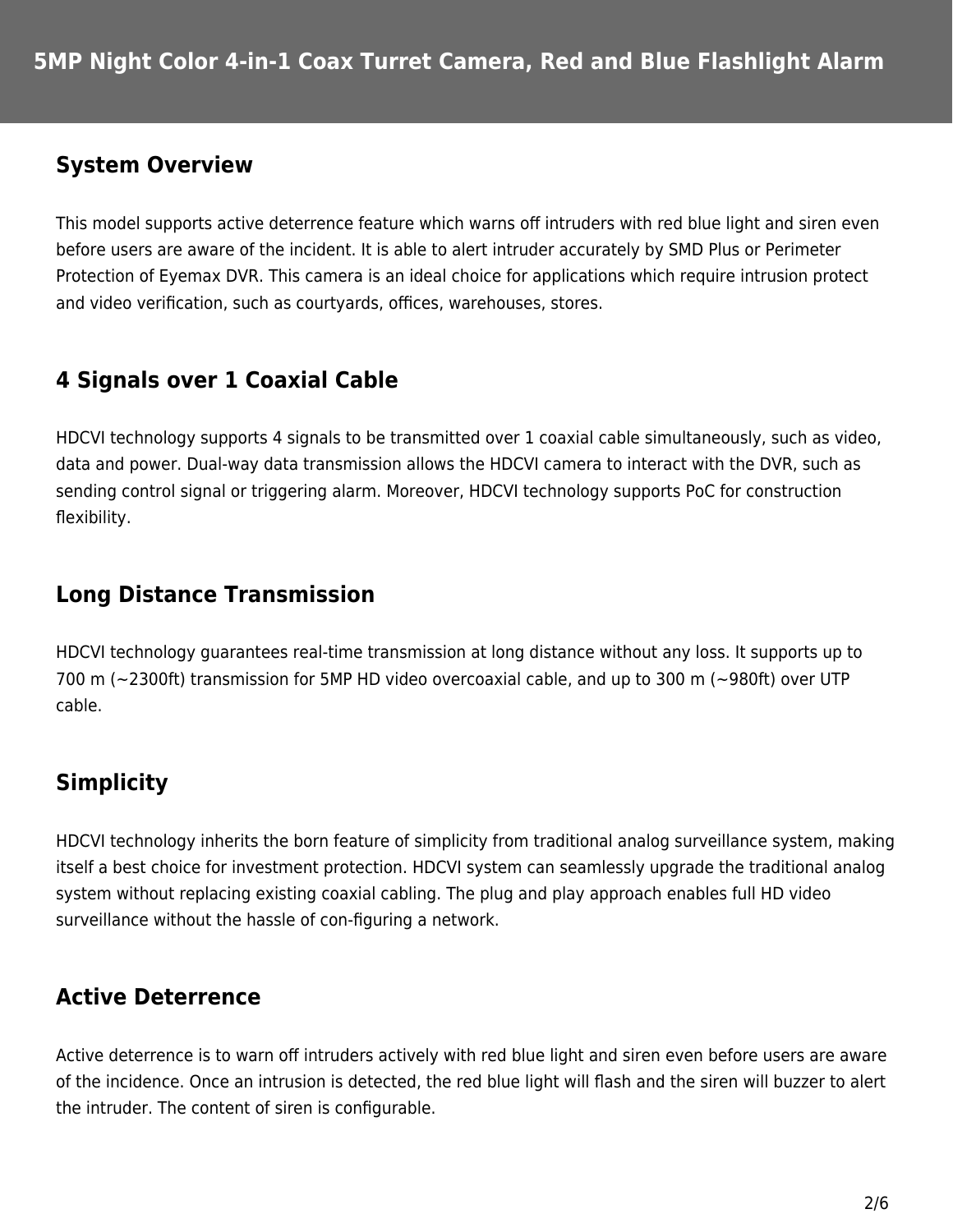## **Night Color**

The camera adopts F1.2 large aperture lens and 1/2.7" high perfor-mance sensor. With higher amount of absorbed light and advanced image processing algorithm, the camera can be able to present 24/7 colored image that provides color details to accurately identify people or objects in low light conditons.

## **Warm Supplemental lights**

With two warm supplemental LED lights, the camera is able to provide a colorful and vivid image even in total darkness. It also provides visible by default, the camera is set to smart light mode, in which the camera can automatically adjust the exposure time and light sensitivity simultane-ously to avoid overexposure of the objects in the image center. Also, the sensitivity and intensity of the LED lights can be remotely controlled by OSD menu.

## **Protection**

The camera's outstanding reliability is unsurpassed due to its rugged de-sign.The camera is protected against water and dust with IP67, making it suitable for indoor or outdoor environments. Supporting  $\pm 30\%$ input voltage tolerance, this camera suits even the most unstable power supply conditions. Its 4KV lightning rating provides protection against the camera and its structure from the effects of lightning.

## **Easy Installation**

HDCVI quick-to-install eyeball adopts quick-to-install pedestal, which can achieve easier installation than conventional eyeball. Quick-to-install camera reduces time and labor costs.

## **FEATURES**

- 24/7 color imaging
- Active deterrence with red blue light,
- siren and alarm out interface
- Quick-to-install eyeball save installation time.
- Max. 20 fps@5MP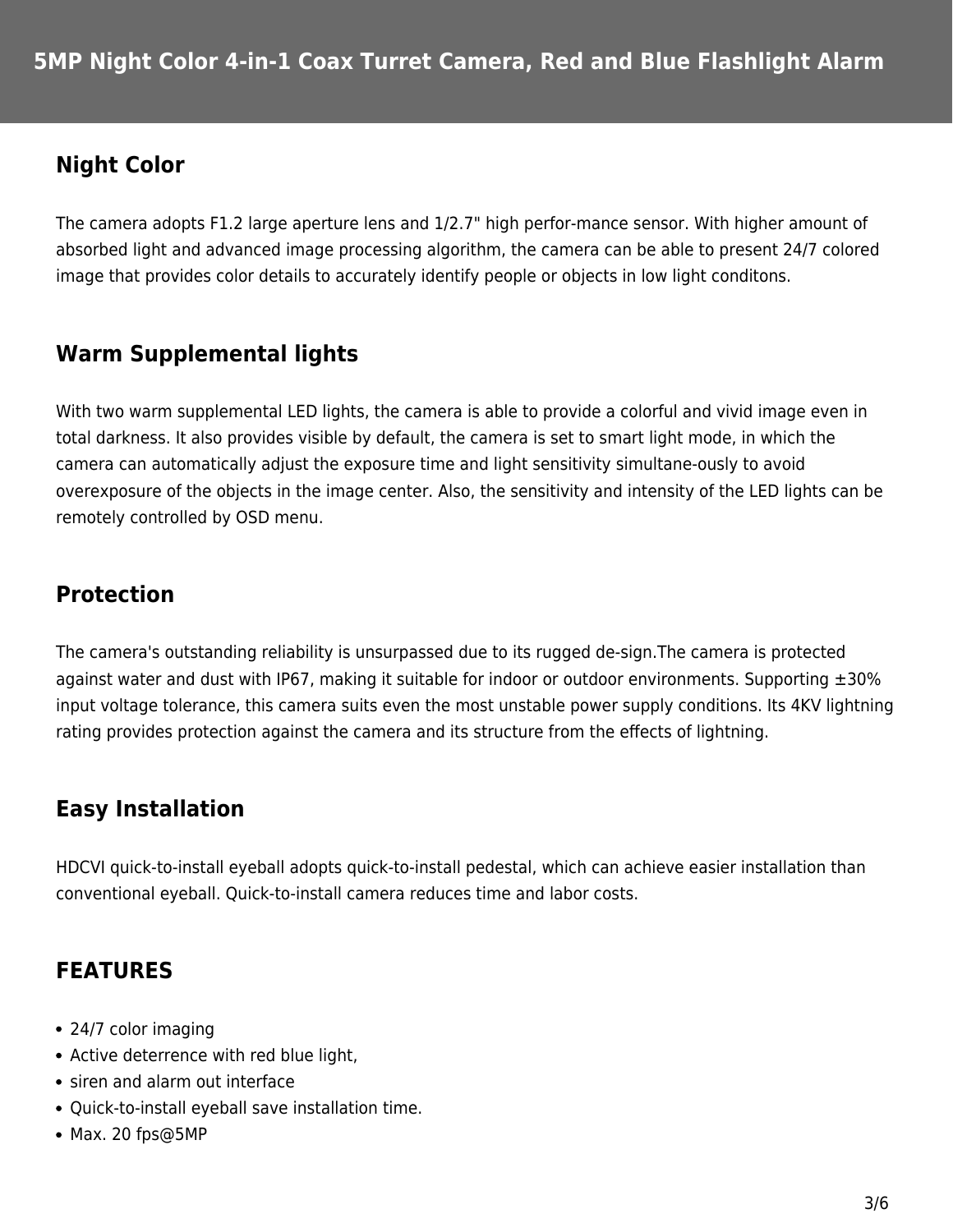- 2.8 mm fixed lens
- 40 m (~130ft) illumination distance
- IP67, 12V±30% DC

## **SPECIFICATIONS**

| <b>Camera</b>                   |                                                                                                                          |
|---------------------------------|--------------------------------------------------------------------------------------------------------------------------|
| Image Sensor                    | 1/2.7" CMOS                                                                                                              |
| Max. Resolution                 | 2592 (H) × 1944 (V)                                                                                                      |
| Pixel                           | 5MP                                                                                                                      |
| <b>Scanning System</b>          | Progressive                                                                                                              |
| <b>Electronic Shutter Speed</b> | PAL: 1/25 s-1/100000 s NTSC: 1/30 s-1/100000 s                                                                           |
| S/N Ratio                       | $>65$ dB                                                                                                                 |
| Min. Illumination               | 0.005 Lux/F1.2, 0 Lux warm light on                                                                                      |
| <b>Illumination Distance</b>    | 40 m (131.2 ft)                                                                                                          |
| <b>Illumination Type</b>        | Warm light                                                                                                               |
| Illuminator On/Off Control      | Auto; manual                                                                                                             |
| <b>Illuminator Number</b>       | 2 (Warm light)                                                                                                           |
| Pan/Tilt/Rotation Range         | Pan: 0°-360° / Tilt: 0°-78° / Rotation: 0°-360°                                                                          |
| Lens                            |                                                                                                                          |
| Lens Type                       | Fixed-focal                                                                                                              |
| Mount Type                      | M12                                                                                                                      |
| Focal Length                    | $2.8$ mm                                                                                                                 |
| Max. Aperture                   | F1.2                                                                                                                     |
| Field of View                   | H: 98°; V: 71°; D: 129°                                                                                                  |
| Iris Type                       | Fixed iris                                                                                                               |
| <b>Close Focus Distance</b>     | 1.6 m $(5.25 ft)$                                                                                                        |
| <b>DORI Distance</b>            | Detect: 67.4 m / (221.1 ft)<br>Observe: 27 m / (88.6 ft)<br>Recognize: 13.5 m / (44.3 ft)<br>Identify: 6.7 m / (22.0 ft) |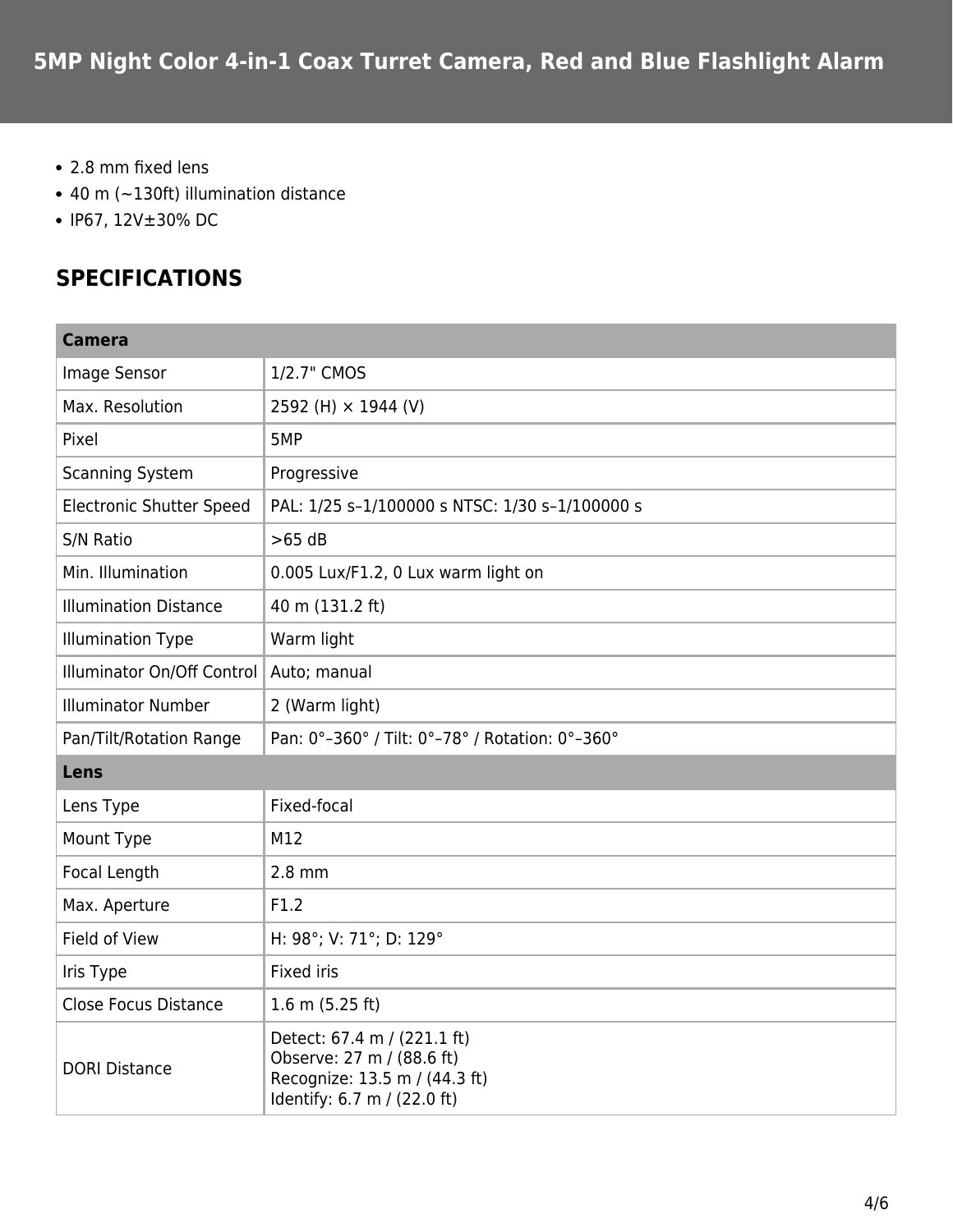| <b>Video</b>                 |                                                                                                                                                                                                                                                                                                         |  |
|------------------------------|---------------------------------------------------------------------------------------------------------------------------------------------------------------------------------------------------------------------------------------------------------------------------------------------------------|--|
| <b>Frame Rate</b>            | CVI: 5M@20 fps, 4M@25 fps/30 fps, 1080p@25 fps/30 fps;<br>AHD: 5M@20 fps;<br>TVI: 5M@20 fps;<br><b>CVBS: 960H</b>                                                                                                                                                                                       |  |
| Resolution                   | 5M (2592 $\times$ 1944); 4M (2560 $\times$ 1440); 1080p (1920 $\times$ 1080); 960H (960 $\times$<br>$576/960 \times 480$                                                                                                                                                                                |  |
| <b>BLC Mode</b>              | BLC / HLC / DWDR                                                                                                                                                                                                                                                                                        |  |
| <b>WDR</b>                   | <b>DWDR</b>                                                                                                                                                                                                                                                                                             |  |
| <b>White Balance</b>         | Auto / Manual                                                                                                                                                                                                                                                                                           |  |
| <b>Gain Control</b>          | Auto / Manual                                                                                                                                                                                                                                                                                           |  |
| <b>Noise Reduction</b>       | 2D                                                                                                                                                                                                                                                                                                      |  |
| Smart Light                  | Yes                                                                                                                                                                                                                                                                                                     |  |
| Mirror                       | Off / On                                                                                                                                                                                                                                                                                                |  |
| Privacy Masking              | Off / On (8 Area, Rectangle)                                                                                                                                                                                                                                                                            |  |
| <b>Certifications</b>        |                                                                                                                                                                                                                                                                                                         |  |
| Certifications               | CE (EN55032:2015, EN61000 $\sim$ 3-2:2014, EN61000 $\sim$ 3-3:2013,<br>EN55024:2010+A1:2015, EN 55035:2017, EN50130 ~ 4:2011+A1:2014)<br>FCC (CFR 47 FCC Part 15 subpartB, ANSI C63.4 $\sim$ 2014) UL (UL60950 $\sim$<br>1+CAN/CSA C22.2 No.60950 $\sim$ 1)<br>IEC 62368 $\sim$ 1:2014 (Second Edition) |  |
| <b>Port</b>                  |                                                                                                                                                                                                                                                                                                         |  |
| Video Output                 | 1 BNC output<br>Support CVI / TVI / AHD / CVBS                                                                                                                                                                                                                                                          |  |
| Alarm out                    | 1ch alarm out                                                                                                                                                                                                                                                                                           |  |
| <b>Active Deterrence</b>     |                                                                                                                                                                                                                                                                                                         |  |
| Red/Blue Light Warning       | Flash: 5 s-30 s; frequency: high / medium / low                                                                                                                                                                                                                                                         |  |
| Sound Warning                | Audio 1/2/3; Volume: high/medium/low; duration: 5 s-30 s; 110 dB                                                                                                                                                                                                                                        |  |
| <b>Power</b>                 |                                                                                                                                                                                                                                                                                                         |  |
| Power Supply                 | 12V ±30% DC                                                                                                                                                                                                                                                                                             |  |
| <b>Power Consumption</b>     | Max 7.7W (12V DC, warm light on)                                                                                                                                                                                                                                                                        |  |
| <b>Environment</b>           |                                                                                                                                                                                                                                                                                                         |  |
| <b>Operating Temperature</b> | $-40^{\circ}$ C to +60°C ( $-40^{\circ}$ F to 140°F); <95% (non-condensation)                                                                                                                                                                                                                           |  |